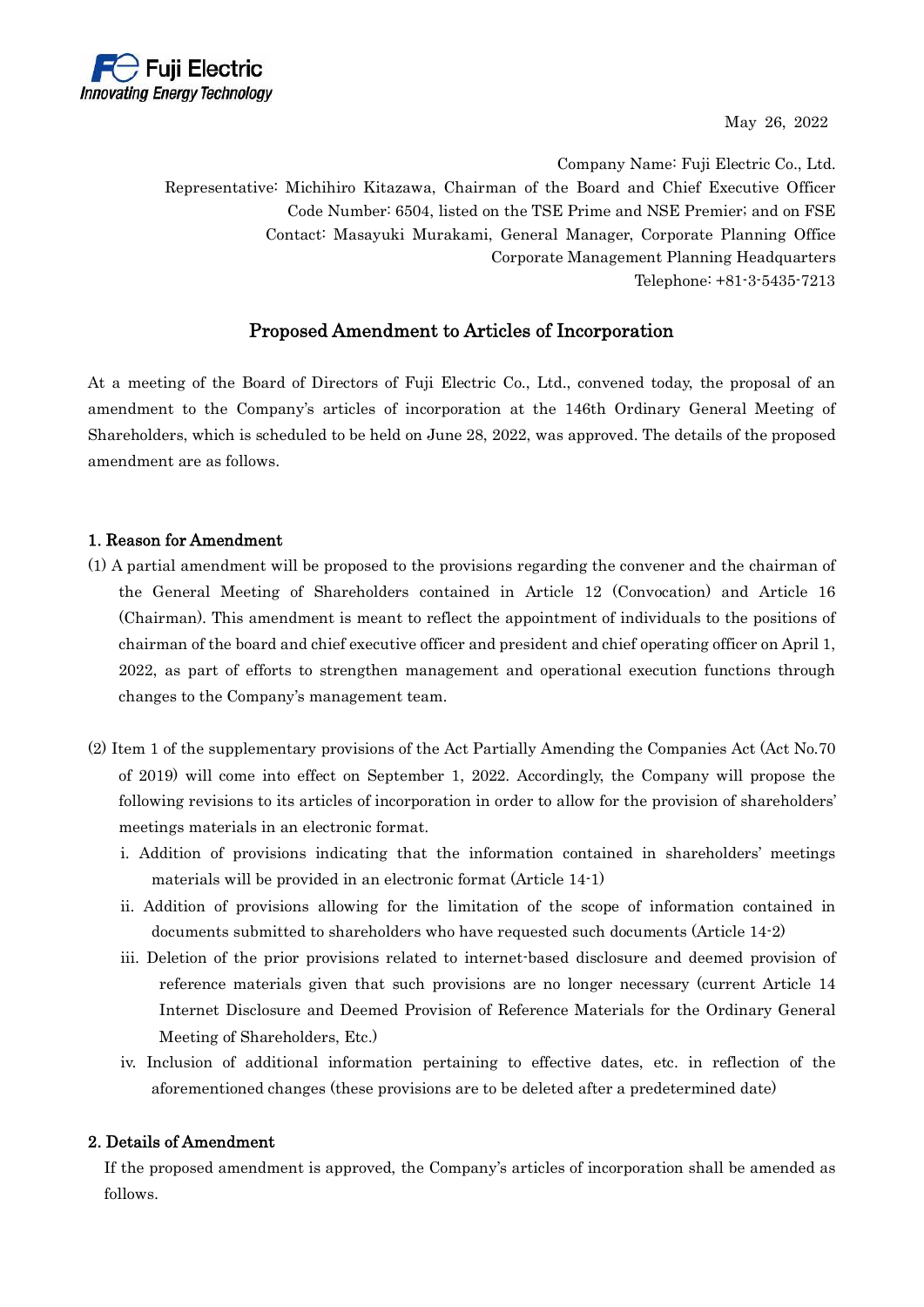(Amended text is underlined)

| <b>Current Text</b>                                                                                                                                                                                                                                                                                                                                                                                                                                                                                                                                                                                                                                                                 | Proposed Text                                                                                                                                                                                                                                                                                                                                                                                                                                                                                                                                                                                                      |
|-------------------------------------------------------------------------------------------------------------------------------------------------------------------------------------------------------------------------------------------------------------------------------------------------------------------------------------------------------------------------------------------------------------------------------------------------------------------------------------------------------------------------------------------------------------------------------------------------------------------------------------------------------------------------------------|--------------------------------------------------------------------------------------------------------------------------------------------------------------------------------------------------------------------------------------------------------------------------------------------------------------------------------------------------------------------------------------------------------------------------------------------------------------------------------------------------------------------------------------------------------------------------------------------------------------------|
| Article 12. (Convocation)<br>1. The Company's Ordinary General Meeting of<br>Shareholders shall be convened every year in<br>June by the President and Director based on<br>a resolution of the Board of Directors.<br>Extraordinary Meetings of Shareholders shall<br>be convened as necessary by the President<br>and Director based on a resolution of the<br>Board of Directors.<br>2. If the President and Director is unable to so<br>act, another Director shall take his/her place<br>in accordance with an order of priority<br>determined in advance by a resolution of the<br>Board of Directors.                                                                        | Article 12. (Convocation)<br>1. The Company's Ordinary General Meeting of<br>Shareholders shall be convened every year in<br>June by a Director designated with this<br>responsibility by the Board of Directors.<br>Extraordinary Meetings of Shareholders shall<br>be convened as necessary by the<br>aforementioned Director.<br>2. If the Director designated in accordance with<br>the preceding paragraph is unable to so act,<br>another Director shall take his/her place in<br>accordance<br>with<br>order<br>an<br>of<br>priority<br>determined in advance by a resolution of the<br>Board of Directors. |
| Article 14. (Internet Disclosure and Deemed<br>Provision of Reference Materials for the<br>Ordinary General Meeting of Shareholders,<br>Etc.<br>When convening the General Meeting of<br>Shareholders, information on matters that, for<br>this occasion, are meant to be described or<br>indicated in the Reference Materials for the<br>Ordinary General Meeting of Shareholders,<br>Business Report, Non-consolidated Financial<br><b>Statements and Consolidated Financial</b><br>Statements may be deemed as having been<br>provided to shareholders if the Company<br>discloses them using the method utilizing<br>Internet, in accordance with Ministry of Justice<br>Order. | (Deleted)                                                                                                                                                                                                                                                                                                                                                                                                                                                                                                                                                                                                          |
| (New)                                                                                                                                                                                                                                                                                                                                                                                                                                                                                                                                                                                                                                                                               | Article 14: Electronic Provision of Information,<br>etc.<br>Upon convening the General Meeting of<br>Shareholders, the Company shall provide<br>the information contained in the Reference<br>Materials for the Ordinary General Meeting<br>of Shareholders, etc. in an electronic format.<br>2. Of the items subject to electronic disclosure.<br>the Company may omit any or all of the<br>items defined in the ordinances of the<br>Ministry of Justice from the documents sent<br>to shareholders requesting documents prior<br>to the record date for voting rights.                                          |
| Article 16. (Chairman)<br>1. The Chairman of the General Meeting of<br>Shareholders shall be the President and<br>Director.<br>2. If the President and Director is unable to so<br>act, another Director shall take his/her place<br>in accordance with an order of priority                                                                                                                                                                                                                                                                                                                                                                                                        | Article 16. (Chairman)<br>1. The Chairman of the General Meeting of<br>Shareholders shall be a Director designated<br>with this responsibility by the Board of<br>Directors.<br>2. If the Director designated in accordance with<br>the preceding paragraph is unable to so act,                                                                                                                                                                                                                                                                                                                                   |